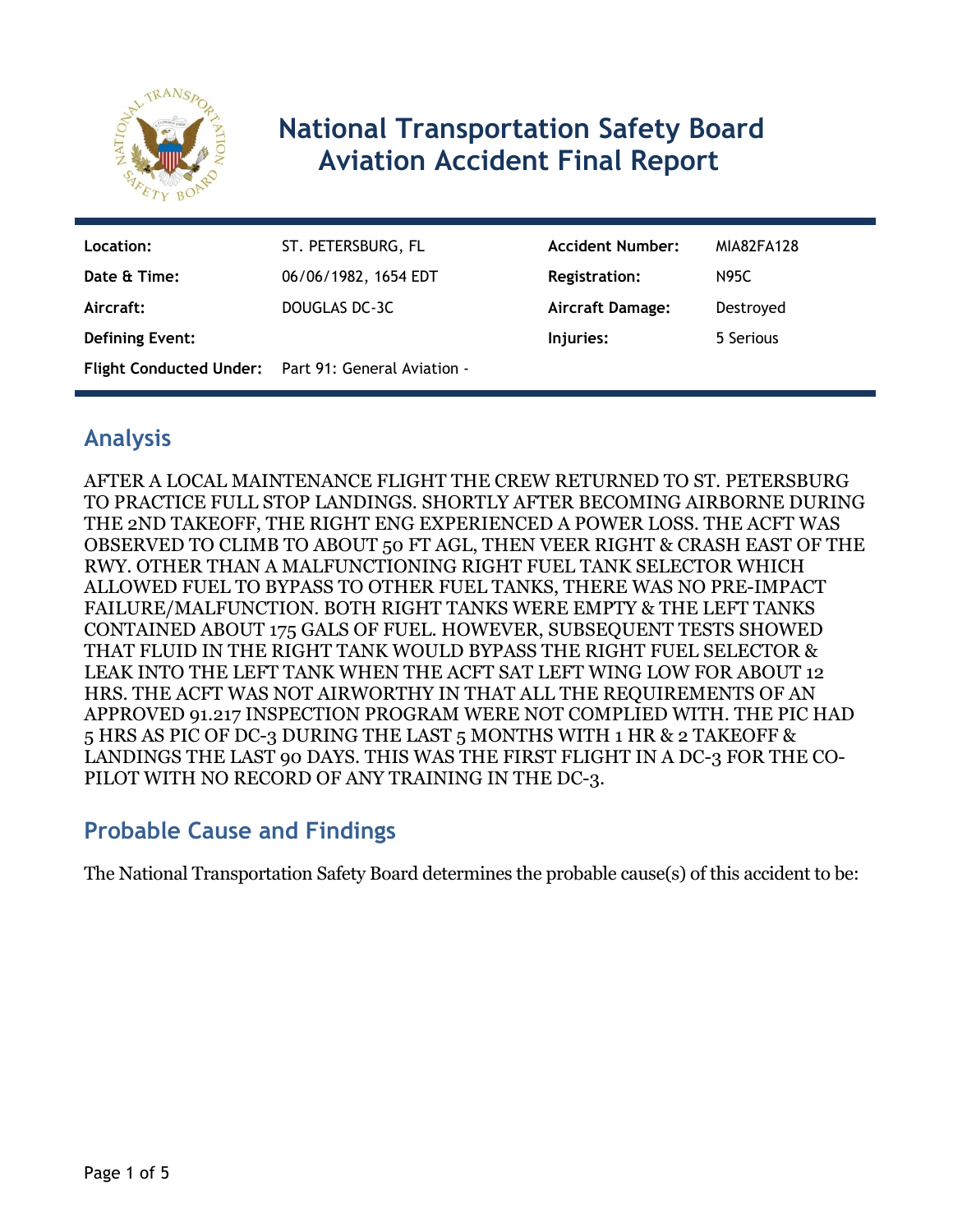#### **Findings**

Occurrence #1: LOSS OF ENGINE POWER Phase of Operation: TAKEOFF - INITIAL CLIMB

Findings

1. (C) REASON FOR OCCURRENCE UNDETERMINED 2. (F) MAINTENANCE - INADEQUATE - OTHER MAINTENANCE PERSONNEL

3. (F) FUEL SYSTEM,SELECTOR/VALVE - INADEQUATE

----------

Occurrence #2: LOSS OF CONTROL - IN FLIGHT Phase of Operation: TAKEOFF - INITIAL CLIMB

Findings

4. (C) PROCEDURES/DIRECTIVES - NOT FOLLOWED - PILOT IN COMMAND 5. (C) EMERGENCY PROCEDURE - IMPROPER - PILOT IN COMMAND 6. (C) INADEQUATE RECURRENT TRAINING - PILOT IN COMMAND 7. (C) LACK OF RECENT EXPERIENCE IN TYPE OF AIRCRAFT - PILOT IN COMMAND ----------

Occurrence #3: IN FLIGHT COLLISION WITH TERRAIN/WATER Phase of Operation: TAKEOFF - INITIAL CLIMB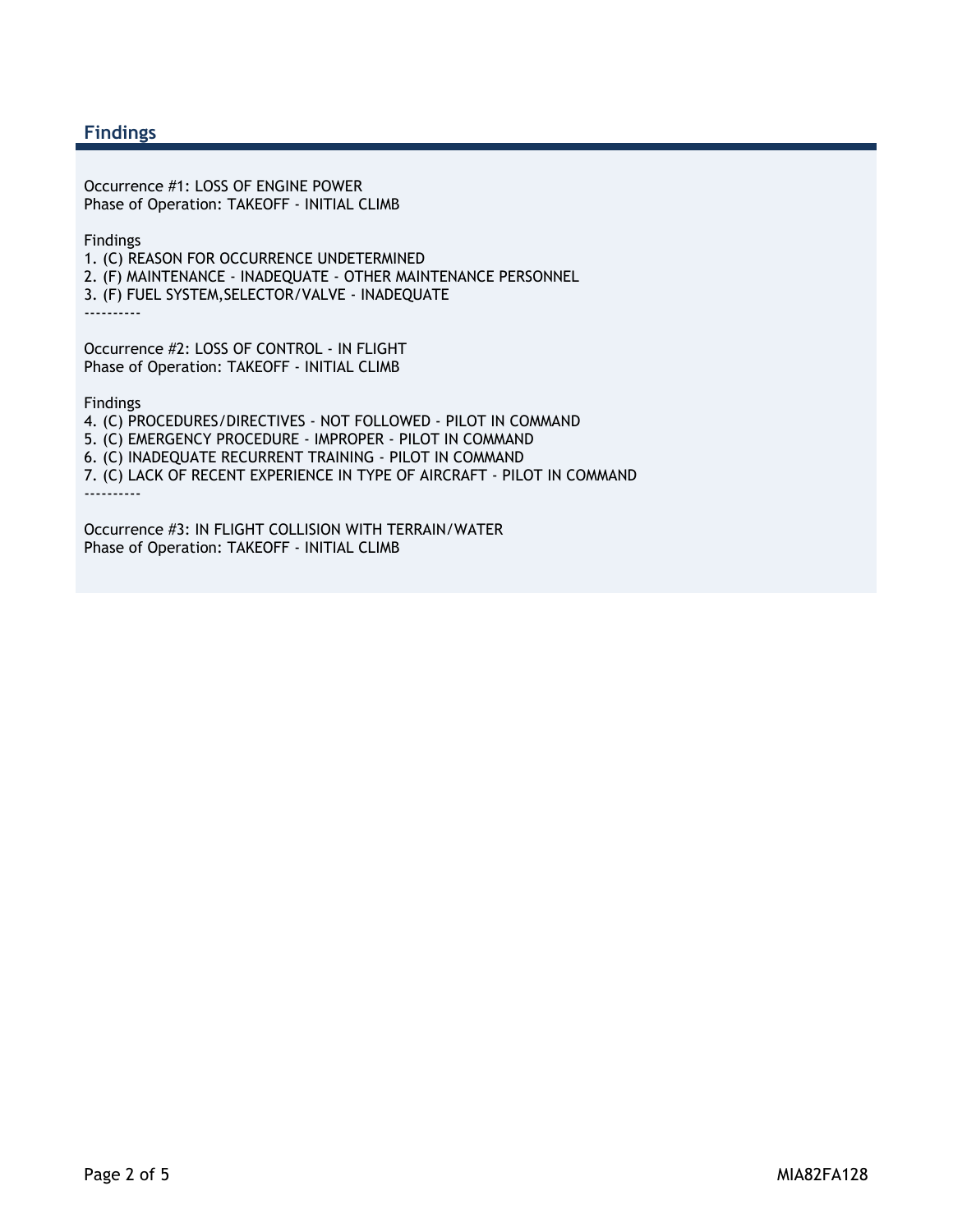# **Factual Information**

### **Pilot Information**

| Certificate:                     | Commercial                                                                                                                                                                                           | Age:                              | 56, Male       |
|----------------------------------|------------------------------------------------------------------------------------------------------------------------------------------------------------------------------------------------------|-----------------------------------|----------------|
| Airplane Rating(s):              | Multi-engine Land; Single-engine<br>Land                                                                                                                                                             | Seat Occupied:                    | <b>Unknown</b> |
| <b>Other Aircraft Rating(s):</b> |                                                                                                                                                                                                      | <b>Restraint Used:</b>            |                |
| Instrument Rating(s):            | Airplane                                                                                                                                                                                             | <b>Second Pilot Present:</b>      | Yes            |
| Instructor Rating(s):            | None                                                                                                                                                                                                 | <b>Toxicology Performed:</b>      |                |
| <b>Medical Certification:</b>    | Class 2 Valid Medical--w/<br>waivers/lim.                                                                                                                                                            | Last Medical Exam:                | 12/16/1980     |
| <b>Occupational Pilot:</b>       |                                                                                                                                                                                                      | Last Flight Review or Equivalent: |                |
| <b>Flight Time:</b>              | 8000 hours (Total, all aircraft), 2500 hours (Total, this make and model), 4 hours (Pilot In<br>Command, all aircraft), 55 hours (Last 90 days, all aircraft), 1 hours (Last 24 hours, all aircraft) |                                   |                |

## **Aircraft and Owner/Operator Information**

| Aircraft Manufacturer:        | <b>DOUGLAS</b>           | <b>Registration:</b>                  | <b>N95C</b>      |
|-------------------------------|--------------------------|---------------------------------------|------------------|
| Model/Series:                 | DC-3C DC-3C              | <b>Aircraft Category:</b>             | Airplane         |
| Year of Manufacture:          |                          | <b>Amateur Built:</b>                 | No               |
| Airworthiness Certificate:    |                          | Serial Number:                        | 20139            |
| <b>Landing Gear Type:</b>     | Retractable - Tailwheel  | Seats:                                | 18               |
| Date/Type of Last Inspection: | Unknown                  | <b>Certified Max Gross Wt.:</b>       | 26200 lbs        |
| Time Since Last Inspection:   | 23 Hours                 | Engines:                              | 2 Reciprocating  |
| Airframe Total Time:          | <b>15033 Hours</b>       | <b>Engine Manufacturer:</b>           | <b>P &amp; W</b> |
| ELT:                          | Installed, not activated | <b>Engine Model/Series:</b>           | 1830             |
| <b>Registered Owner:</b>      | FROMHAGEN AVIATION, INC. | <b>Rated Power:</b>                   | 1200 hp          |
| Operator:                     | FROMHAGEN AVIATION, INC. | Air Carrier Operating<br>Certificate: |                  |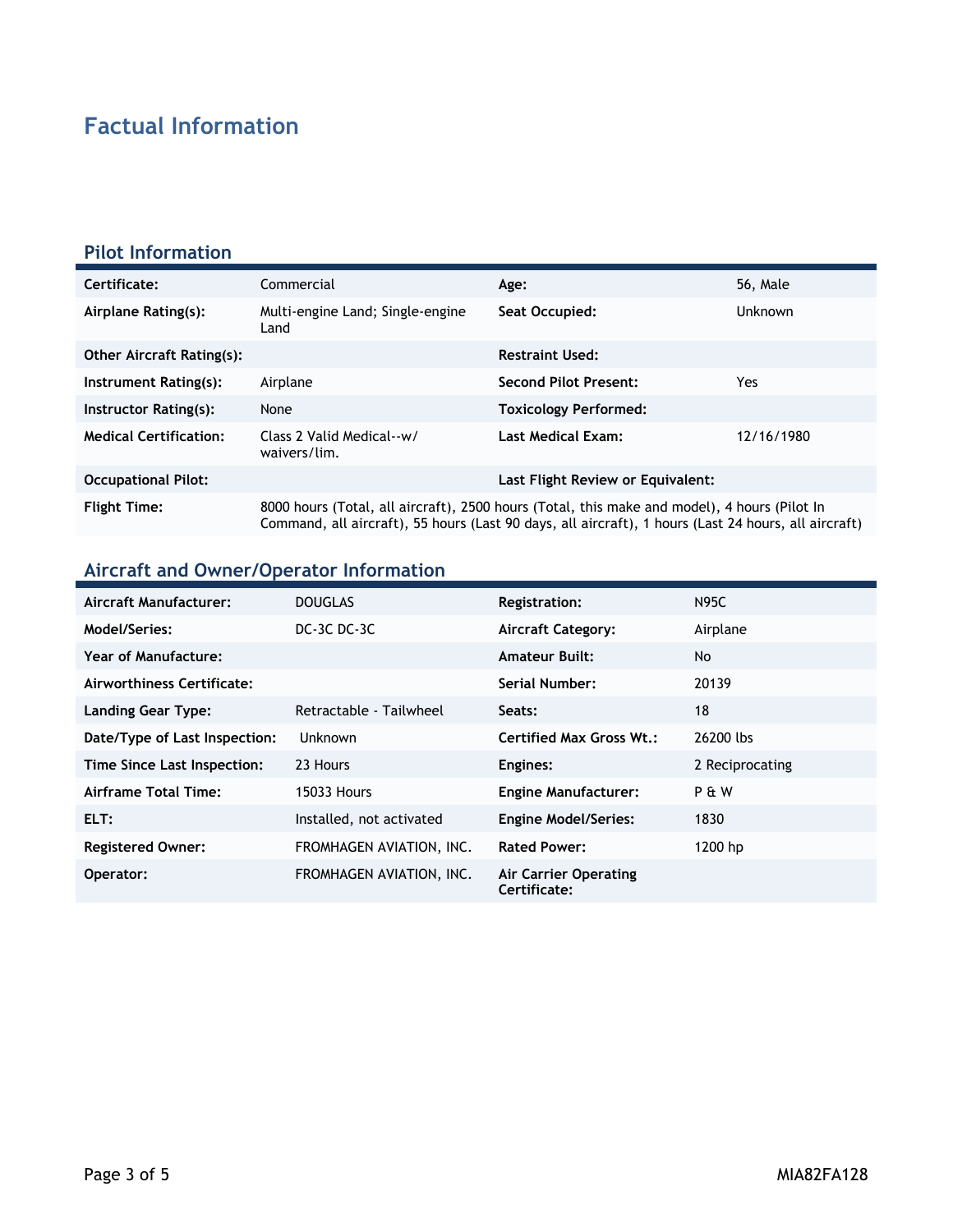### **Meteorological Information and Flight Plan**

| <b>Conditions at Accident Site:</b>     | <b>Visual Conditions</b> | <b>Condition of Light:</b>    | Day           |
|-----------------------------------------|--------------------------|-------------------------------|---------------|
| <b>Observation Facility, Elevation:</b> | . 0 ft msl               | <b>Observation Time:</b>      | 0000          |
| Distance from Accident Site:            | 0 Nautical Miles         | Direction from Accident Site: | $0^{\circ}$   |
| <b>Lowest Cloud Condition:</b>          | Scattered / 2500 ft agl  | <b>Temperature/Dew Point:</b> | 95 $°C / 0°C$ |
| Lowest Ceiling:                         | Unknown / 0 ft agl       | Visibility                    | 12 Miles      |
| Wind Speed/Gusts, Direction:            | 8 knots, 300°            | Visibility (RVR):             | $0$ ft        |
| <b>Altimeter Setting:</b>               | 29 inches Hg             | Visibility (RVV):             | 0 Miles       |
| <b>Precipitation and Obscuration:</b>   |                          |                               |               |
| <b>Departure Point:</b>                 | ST. PETERSBURG, FL (PIE) | Type of Flight Plan Filed:    | None          |
| Destination:                            | ST. PETERSBURG, FL (PIE) | <b>Type of Clearance:</b>     |               |
| <b>Departure Time:</b>                  | 1654                     | Type of Airspace:             |               |

#### **Airport Information**

| Airport:                  | <b>CLEARWATER INTL (PIE)</b> | <b>Runway Surface Type:</b>      | Asphalt |
|---------------------------|------------------------------|----------------------------------|---------|
| <b>Airport Elevation:</b> | 0 ft                         | <b>Runway Surface Condition:</b> | Drv     |
| Runway Used:              | 35                           | IFR Approach:                    | None    |
| Runway Length/Width:      | 7988 ft / 150 ft             | <b>VFR Approach/Landing:</b>     | None    |

### **Wreckage and Impact Information**

| Crew Injuries:         | 2 Serious | Aircraft Damage:           | Destroved |
|------------------------|-----------|----------------------------|-----------|
| Passenger Injuries:    | 3 Serious | <b>Aircraft Fire:</b>      | On-Ground |
| Ground Injuries:       | N/A       | <b>Aircraft Explosion:</b> | On-Ground |
| <b>Total Injuries:</b> | 5 Serious | Latitude, Longitude:       |           |

#### **Administrative Information**

| Investigator In Charge (IIC):            | <b>Adopted Date:</b>                                                                                                                                                                                                                                                                                                                               | 06/06/1983 |
|------------------------------------------|----------------------------------------------------------------------------------------------------------------------------------------------------------------------------------------------------------------------------------------------------------------------------------------------------------------------------------------------------|------------|
| <b>Additional Participating Persons:</b> |                                                                                                                                                                                                                                                                                                                                                    |            |
| <b>Publish Date:</b>                     |                                                                                                                                                                                                                                                                                                                                                    |            |
| <b>Investigation Docket:</b>             | NTSB accident and incident dockets serve as permanent archival information for the NTSB's<br>investigations. Dockets released prior to June 1, 2009 are publicly available from the NTSB's<br>Record Management Division at pubing@ntsb.gov, or at 800-877-6799. Dockets released after<br>this date are available at http://dms.ntsb.gov/pubdms/. |            |